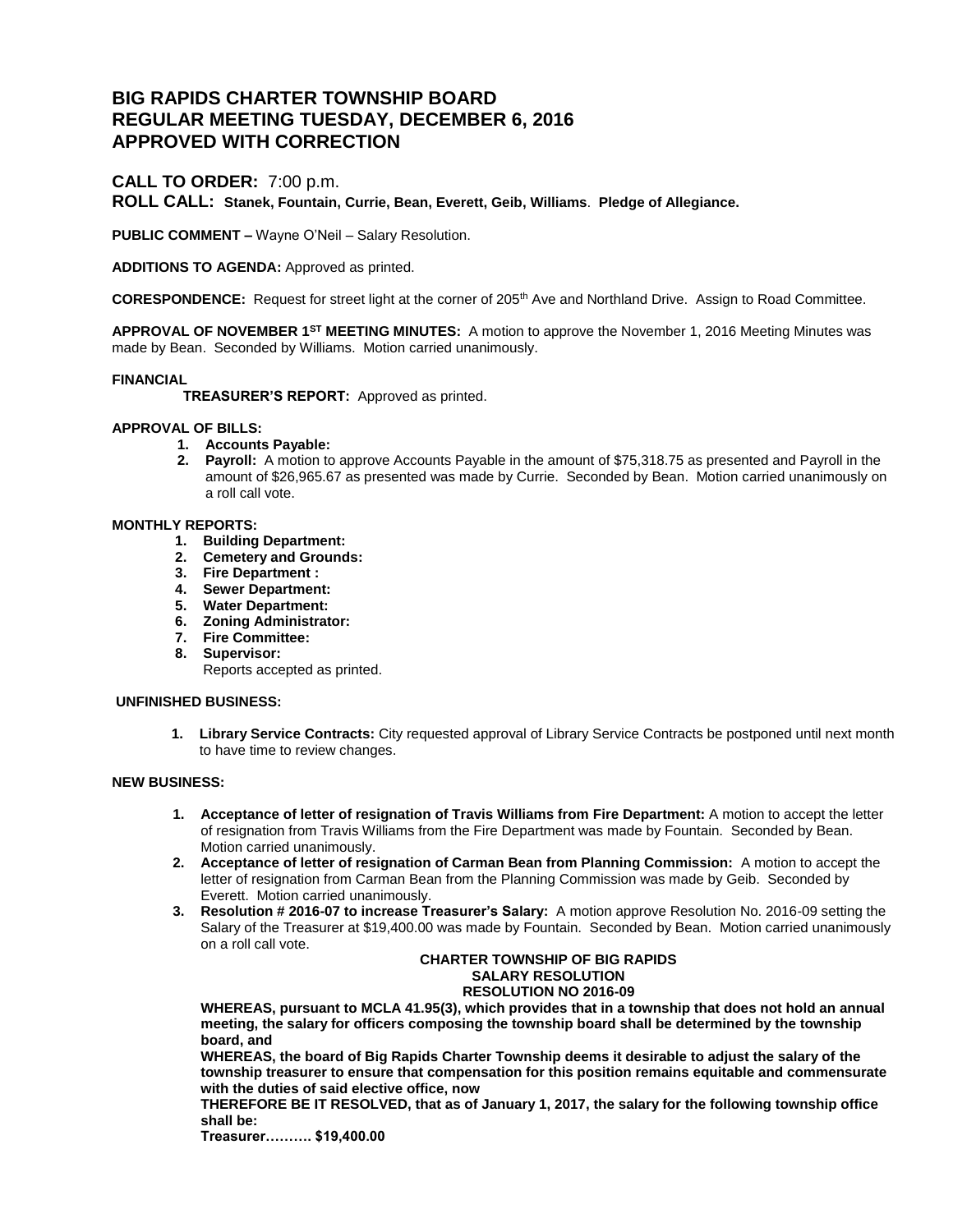**The foregoing resolution offered by board member Fountain Supported by board member Bean Upon a roll call vote: Yeas – Stanek, Fountain, Currie, Bean, Everett, Geib, Williams. Nays – 0. The supervisor declared the resolution adopted.**

- **\_\_\_\_\_\_\_\_\_\_\_\_\_\_\_\_\_\_\_\_\_\_\_\_\_, Clerk**
- **4. Resolution # 2016-09 to set Supervisor's Salary:** A motion to approve Resolution No. 2016-07 setting the Salary of the Supervisor at \$15,000.00 was made by Bean. Seconded by Currie. Motion carried unanimously on a roll call vote.

#### **CHARTER TOWNSHIP OF BIG RAPIDS SALARY RESOLUTION RESOLUTION NO 2016-07**

**WHEREAS, pursuant to MCLA 41.95(3), which provides that in a township that does not hold an annual meeting, the salary for officers composing the township board shall be determined by the township board, and**

**WHEREAS, the board of Big Rapids Charter Township agrees, per the request of the supervisor to reduce the salary of the township supervisor, now**

**THEREFORE BE IT RESOLVED, that as of January 1, 2017, the salary for the following township office shall be:**

**Supervisor………. \$14,000 \$15,000.00**

**The foregoing resolution offered by board member Bean Supported by board member <b>CULL** Currie

**Upon a roll call vote: Yeas – Stanek, Fountain, Currie, Bean, Everett, Geib, Williams. Nays – 0.**

**The supervisor declared the resolution adopted.**

**\_\_\_\_\_\_\_\_\_\_\_\_\_\_\_\_\_\_\_\_\_\_\_\_\_, Clerk**

**5. Approval of 2017 General Appropriations Act (Budget) Resolution #2016-11:** A motion to approve the 2017 General Appropriations Act (Budget) Resolution No. 2016-11 was made by Fountain. Seconded by Williams. Motion carried unanimously on a roll call vote.

# **RESOLUTION NUMBER 2016-11**

# **A RESOLUTION ADOPTING A GENERAL APPROPRIATIONS ACT (BUDGET) FOR THE BIG RAPIDS CHARTER TOWNSHIP, BIG RAPIDS, MICHIGAN, FOR THE CALENDAR YEAR BEGINNING ON THE FIRST DAY OF JANUARY, 2017, AND ENDING ON THE LAST DAY OF DECEMBER, 2017.**

**WHEREAS, the duty of the Township Supervisor of Big Rapids Charter Township is to prepare and submit a proposed budget to the Big Rapids Board of Trustees at the proper time; and WHEREAS, the Township Supervisor has submitted a proposed budget to the Board of Trustees on October 4, 2016 for its consideration, and;**

**WHEREAS, "Pursuant to MCLA 141.412, notice of a public hearing on the proposed budget was published in a newspaper of general circulation on October 20, 2016 and a public hearing on the proposed budget was held on November 1, 2016";**

**WHEREAS, whatever increases may have been made in the expenditures, like increases were added to the revenues or planned to be expended from reserves/fund balances so that the budget remains in balance, as required by law.** 

**NOW, THEREFORE, BE IT RESOLVED BY THE Board of Trustees of Big Rapids Charter Township, that they hereby approve and adopt the 2017 fiscal year budget by cost centers. Estimated township revenues for fiscal year 2017, include an allocated millage of 1.25 mills for general fund, 1.50 mills for fire fund, 1.50 mills for township roads and .20 mills for library services.** 

**The foregoing resolution was offered by Fountain and supported by Williams.** 

 **\_\_\_\_\_\_\_\_\_\_\_\_\_\_\_\_\_\_\_\_\_\_\_\_\_\_\_\_\_\_**

**Ayes: Stanek, Fountain, Currie, Bean, Everett, Geib, Williams Nays: 0 Abstain: 0 Absent:0**

# **RESOLUTION DECLARED ADOPTED.**

**Rene Fountain, Township Clerk** 

**STATE OF MICHIGAN ) ) SS COUNTY OF MECOSTA )**

 **I, the undersigned, the duly qualified and acting Clerk of Charter Township of Big Rapids, Mecosta County, Michigan do hereby certify that the foregoing is a true and complete copy of a Resolution adopted by the Township Board at a regular meeting on December 6, 2016, the original of which is on file in my office. Public notice of said meeting was given pursuant to and in full compliance with Act No**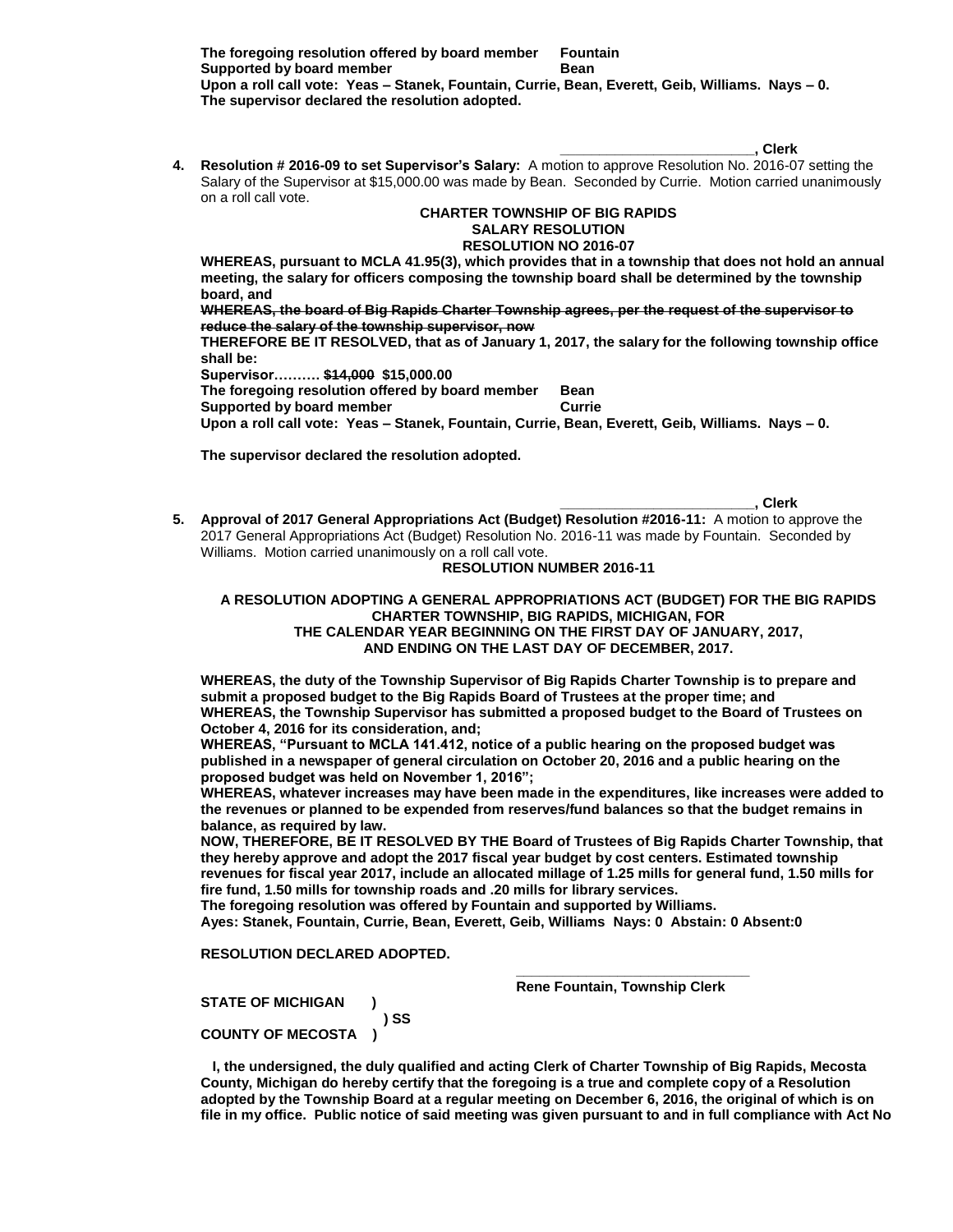**267, Public Acts of Michigan, 1976 as amended, including in the case of a special or rescheduled meeting, notice by posting at least eighteen(18) hours prior to the time set for the meeting.** 

 **IN WITNESS WHEREOF, I have hereto affixed by official signature on this 6th day of December, 2016.** 

# **Rene Fountain, Clerk Charter Township of Big Rapids**

**6. Resolution #2016-12 to set meeting dates for 2017:** A motion to approve Resolution No. 2016-12 to set meeting dates for 2017 was made by Bean. Seconded by Currie. Motion carried unanimously on a roll call vote.

 **\_\_\_\_\_\_\_\_\_\_\_\_\_\_\_\_\_\_\_\_\_\_\_\_\_\_\_\_\_\_**

# **CHARTER TOWNSHIP OF BIG RAPIDS RESOLUTION TO SET BOARD MEETING DATES FOR 2017 RESOLUTION NO 2016-12**

**WHEREAS, Public Act 267 of 1976 requires a resolution setting meeting dates. NOW THEREFORE BE IT RESOLVED, that the regular meeting dates for Big Rapids Charter Township be as follows for the year 2017:**

**Tuesday, January 3, 2017 Tuesday, January 10, 2017 (this will be a joint meeting with the Planning Commission held at the Fire Hall) Tuesday, February 7, 2017 Tuesday, March 7, 2017 Tuesday, April 4, 2017 Tuesday, May 2, 2017 Tuesday, June 6, 2017 Wednesday, July 5, 2017 Tuesday, August 1, 2017 Tuesday, September 5, 2017 Tuesday, October 3, 2017 Tuesday, November 7, 2017 Tuesday, December 5, 2017**

**All meetings will start at 7:00 p.m. and will be held at the township office 14212 Northland Drive, Big Rapids, MI 49307.**

**The foregoing resolution was offered by Bean and supported by Currie. Ayes: Stanek, Fountain, Currie, Bean, Everett, Geib, Williams. Nayes: 0**

**RESOLUTION DECLARED ADOPTED.**

#### **\_\_\_\_\_\_\_\_\_\_\_\_\_\_\_\_\_\_\_\_\_\_\_\_\_ Rene Fountain, Clerk Big Rapids Charter Township**

- **7. Motion to offer Travis Williams special duties as a Trustee:** A motion to offer Travis Williams special duties as a volunteer fire fighter with pay as a Trustee was made by Everett. Seconded by Geib. Motion carried unanimously on a roll call vote.
- **8. Motion to allow Fire Department to spend up to \$25,000.00 on 2 set of SCBA's and 3 turn out gear:** A motion to allow the Fire Department to spend up to \$25,000.00 on 2 sets of SCBA's ad 3 sets of turn out gear in the 2016 Budget was made by Currie. Seconded by Bean. Motion carried unanimously on a roll call vote.

| 9. |  | <b>Motion to amend 2016 budget:</b> A motion to amend the 2016 Budget as follows: |
|----|--|-----------------------------------------------------------------------------------|
|----|--|-----------------------------------------------------------------------------------|

| 101-000-698,000 Advance from fund balance                             | add | \$173,000.00     |  |  |
|-----------------------------------------------------------------------|-----|------------------|--|--|
| 101-101-999,000 Transfer to other funds                               | add | \$152,000.00     |  |  |
| 101-191-702.000 Elections-Salary & Wages                              | add | 500.00<br>S      |  |  |
| 101-450-990.100 Industrial Park-notes payable                         | add | \$20,000.00      |  |  |
|                                                                       |     |                  |  |  |
| 249-000-608.000 Building-Charge for services                          | add | 10.000.00<br>\$. |  |  |
| 249-000-702.000 Building-Salary & Wages                               | add | 2.000.00<br>\$   |  |  |
| 249-000-703.000 Building-Salary & Wages-electrical                    | add | 2,000.00<br>\$   |  |  |
| 249-000-705.000 Building-Salary & Wages-site plan reviews             | add | \$<br>5.000.00   |  |  |
| 249-000-860.000 Building-Transportation                               | add | \$<br>1.000.00   |  |  |
|                                                                       |     |                  |  |  |
| 590-000-626.000 Sewer-Charge for services                             | add | \$125,000.00     |  |  |
| 590-000-801.000 Sewer-Professional Services                           | add | \$35,000,00      |  |  |
| 590-000-804.000 Sewer-Contract Payment to city                        | add | \$90,000.00      |  |  |
| ras made by Fountain, Seconded by Williams Motion carried unanimously |     |                  |  |  |

- was made by Fountain. Seconded by Williams. Motion carried unanimously
- **10. Motion to extend contract with Northwest Kent for one additional year:** A motion to extend the sewer stations maintenance contract with Northwest Kent for one additional year, the calendar year 2017, in the